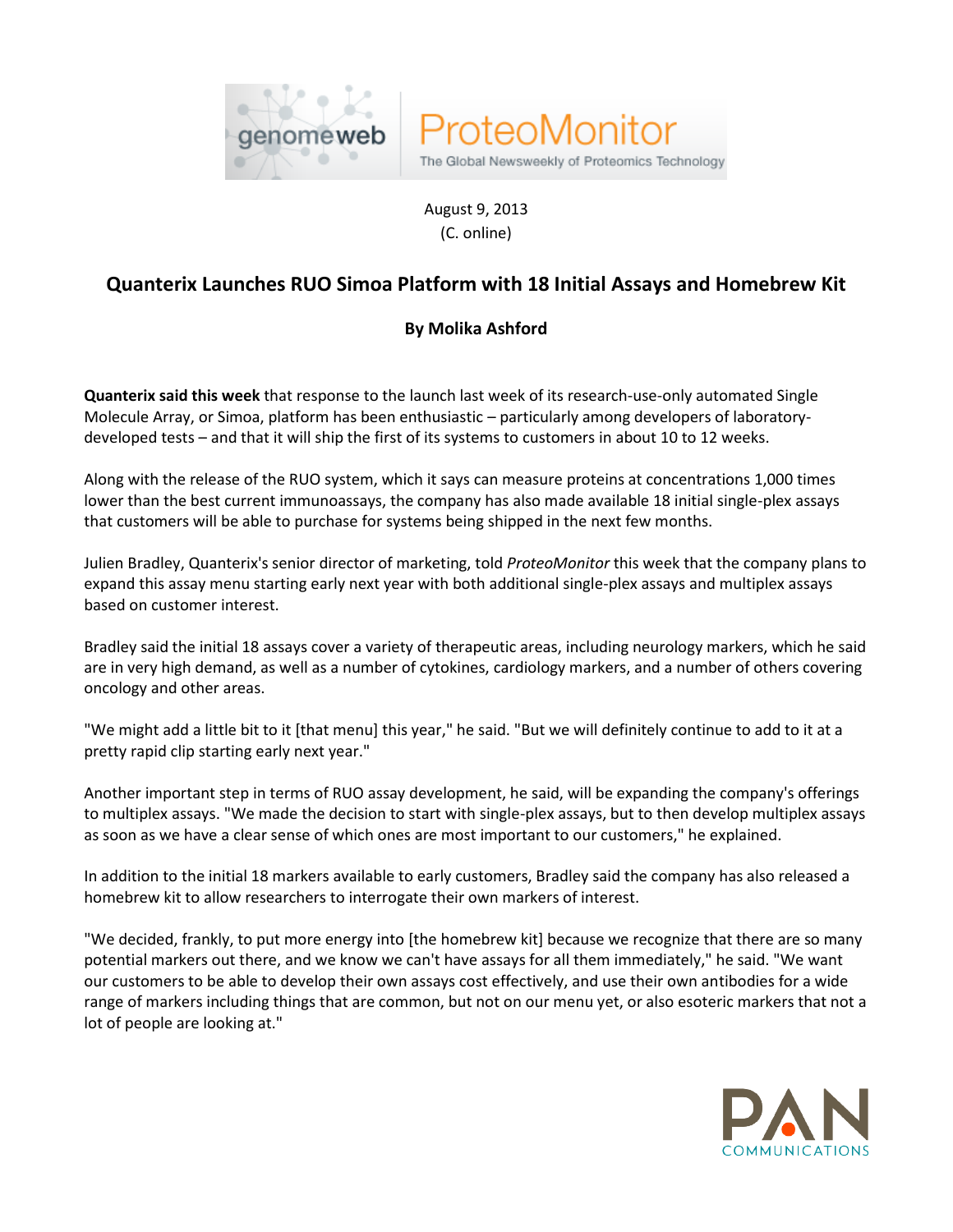In a statement this week, Quanterix also credited its collaborator Sony DADC BioSciences for aiding in development of the new automated platform.

Quanterix's Simoa analysis relies on arrays of reaction chambers designed to isolate single molecules, enabling each well to serve effectively as an independent assay for a single molecule. According to the release this week, the new RUO Analyzer uses a "smart consumable" designed and manufactured by Sony DADC, which it is calling the Simoa Disc, for these arrays.

"We wanted to emphasize that [this disc] really empowers the automated analyzer to provide the sensitivity that Simoa science allows," Bradley said.

According to Bradley, the company plans to ship the first Simoa instruments in about 10 weeks.

Though Bradley declined to detail how many customers Quanterix has had for the system so far, he did say that the company is targeting customers across the research market.

"One segment is clearly the pharmaceutical and biopharmaceutical companies doing drug discovery and research," he said. "A second is [contract research organizations] which do a lot of the clinical work on behalf of pharma."

"Academia also, of course, which is doing a lot of the upfront and early work in exploring new applications for these markers. And, finally, providers of laboratory developed tests, who see the platform as a way to offer a better test in a shorter timeframe than going through a full FDA approval process," he added.

Last year Quanterix inked an agreement with French diagnostics firm BioMérieux, giving the company worldwide exclusive rights to the Simoa technology for development of *in vitro* diagnostics and industrial applications. Researchers or firms seeking to bring to market as IVDs any of the protein markers they identify or develop on the RUO device must take their commercialization efforts through BioMérieux.

But that does not preclude labs from using the RUO system to develop LDTs in-house for clinical use, Bradley said this week.

According to Bradley, while the first customers for the new RUO device are spread across the research market, the company has observed a "surprisingly large amount of interest from LDT providers."

"They see a fully automated analyzer that offers this incredible increase in sensitivity as a really significant differentiator in a space that is otherwise competing mostly on costs," Bradley said.

"I think LDTs, for one thing, will seed the market a little earlier, and will also allow more esoteric tests that might not be the first ones BioMérieux would be interested in, but have a specific need in a particular market, to become available," he added.

Meanwhile, Bradley said, the relationship with BioMérieux also offers research customers a path to the clinic though the IVD development process.

Bradley said the IVD-ready version of the platform that BioMérieux is working with is "almost identical" to the RUO platform.